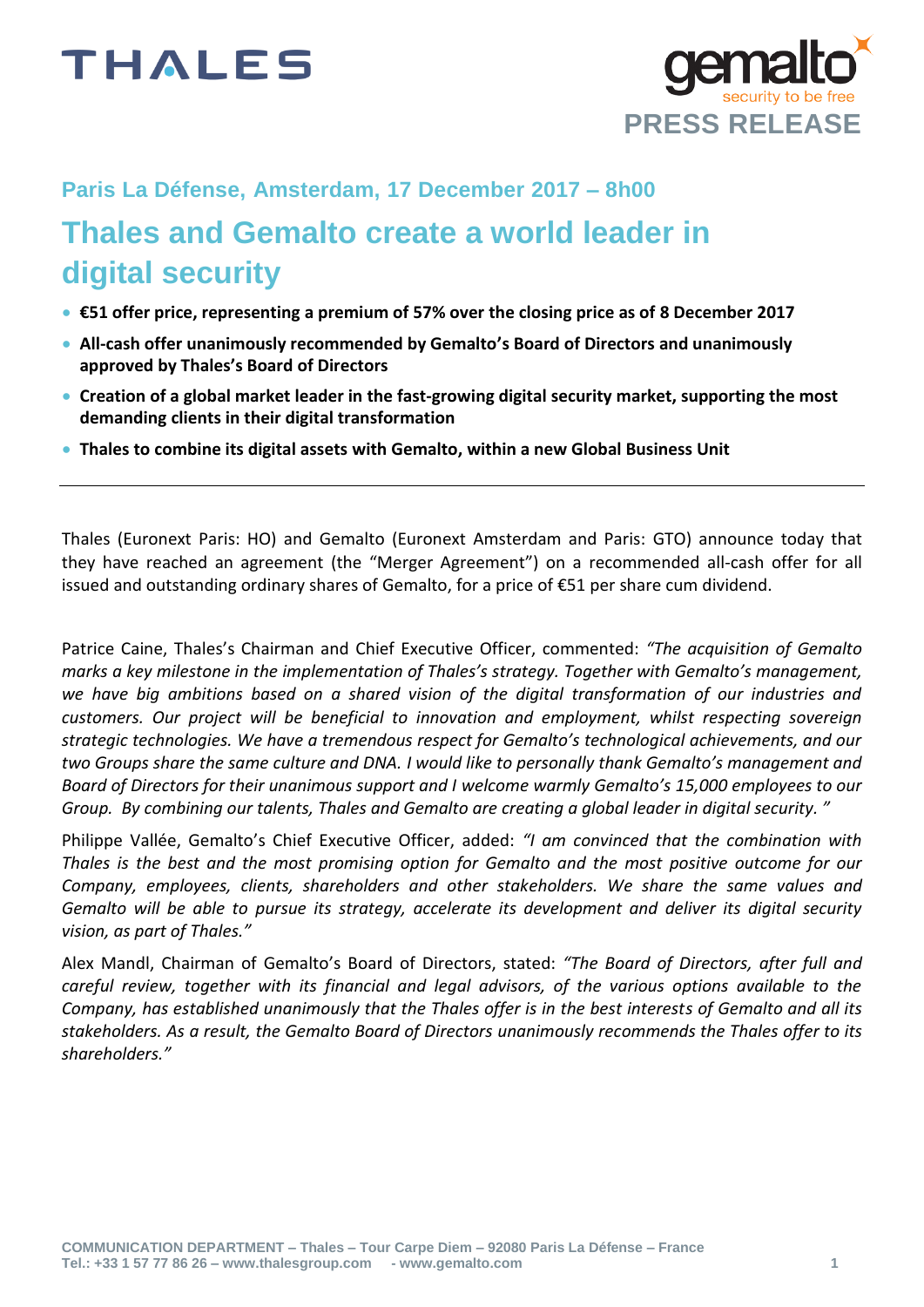

## **Creation of a global digital security leader**

#### **Acceleration of Thales's digital strategy**

Over the past three years, Thales has significantly increased its focus on digital technologies, investing over €1 billion in connectivity, cybersecurity, data analytics and artificial intelligence, in particular with the acquisition of Sysgo, Vormetric and Guavus. The integration of Gemalto strongly accelerates this strategy, reinforcing Thales's digital offering, across its five vertical markets (aeronautics, space, ground transportation, defence and security). Altogether, this new business unit will represent c. 20% of pro forma Group revenues and rank among the top three players worldwide, with €3.5bn revenues in the fast growing digital security market.

#### **Unique and innovative technology portfolio in an IoT, Mobile and Cloud World**

Combined with Gemalto's unique leading digital security portfolio, Thales will be ideally positioned to offer an end-to-end solution, to secure the full critical digital decision chains, from data creation in sensors to real-time decision making. This unrivalled and innovative technology portfolio will put Thales in a highly differentiated position to provide enterprises and governments with a seamless response to the data security challenges that lie at the heart of their digital transformation.

#### **Creation of a global leader in digital security and cybersecurity**

By acquiring a global leader in trusted identities and data security, Thales adds over €3bn of revenue to its digital business sales and acquires a set of technologies and competencies that have applications in all of Thales's five vertical markets. The combination creates a powerhouse with a solution portfolio including security software, expertise in biometrics and multifactor authentication and the issuance of secure digital and physical credentials. These technologies, which combine diverse and constantly evolving use cases, are expected to yield significant commercial opportunities and revenue synergies in the years ahead.

Both Thales and Gemalto are experts at addressing the needs of the most demanding clients who are facing data security challenges. These include all operators of critical infrastructures including banks, telcos, governments, utilities, and general industries. This combination will reinforce and further globalise Thales's footprint.

#### **Capacity to address all customer digital security needs**

Thales will combine its digital businesses into Gemalto, which will continue to operate under its own brand as one of the seven Thales global business units. Both the Thales and Gemalto management teams share a common industrial vision and endorse the growth project of this newly created digital security global business. Philippe Vallée will lead the combined digital security business.

## **R&D: the common DNA of Thales and Gemalto digital businesses**

Gemalto and Thales are technology-driven companies with world-class R&D capabilities and an extensive patent portfolio. R&D is at the core of Thales's and Gemalto's digital security businesses, and will remain so. The combined Group will have more than 28,000 engineers, 3,000 researchers, and invests more than €1bn in self-funded R&D.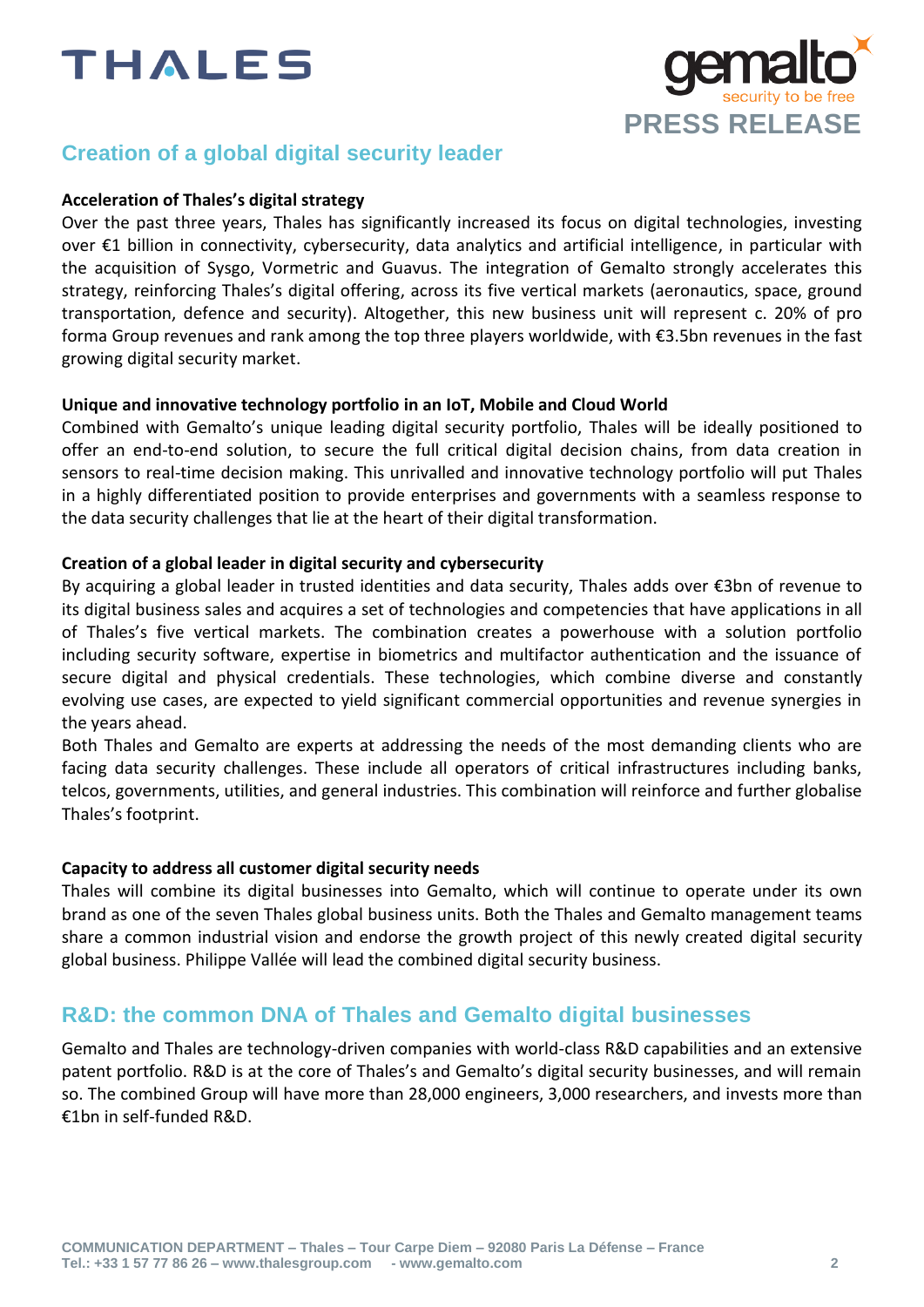

## **A combination providing enhanced opportunities to Gemalto's employees and management**

Thales does not anticipate any reduction in Gemalto's workforce as a consequence of this transaction.

Employees who are included in the current Gemalto efficiency program are immediately offered access to Thales's internal job boards and to the Thales internal mobility mechanism under the same conditions as Thales's employees. Furthermore, Thales has committed to preserve employment in Gemalto's French activities until at least the end of 2019. Thales recruited 6,000 people worldwide in 2017, and will actively pursue its human capital investments in the future.

## **An attractive offer to Gemalto shareholders**

Thales offers €51 in cash per Gemalto share cum dividend. The offer price represents a premium of:

- 57% over the closing price as of 8 December 2017<sup>1</sup>
- $\bullet$  56% over the 1-month volume weighted average price<sup>1</sup>
- $\bullet$  48% of the 3-month volume weighted average price<sup>1</sup>
- Implied EV/2018E  $EBIT<sup>2</sup>$  of 17x

## **Significant value creation for Thales shareholders**

Gemalto is well advanced in its transition from its historical markets to the fast-growing Government, Enterprise security, and Industrial IoT markets, with significant growth potential both in revenue and margin terms.

In addition, Thales estimates that the combination will generate run-rate pre-tax cost synergies of €100m to €150m by 2021, as well as meaningful revenue synergies.

The transaction will generate mid to high teens adjusted EPS accretion, pre synergies, as of the first year post closing. The acquisition's return on capital employed (including synergies) will exceed Thales's cost of capital within 3 years following the closing of the acquisition.

## **An offer unanimously recommended by Gemalto's Board of Directors**

Consistent with its fiduciary duties, Gemalto's Board of Directors, with the support of its financial and legal advisors, has carefully reviewed and unanimously concluded that the offer is in the best interests of the Company, the sustainable success of its business and clients, employees, shareholders and other stakeholders.

Accordingly, the Gemalto Board has decided to unanimously support the transaction and recommend that Gemalto's shareholders accept the offer and vote in favour of the resolutions relating to the offer at the upcoming Extraordinary General Meeting. Furthermore, all members of Gemalto's Board who hold shares for their own account have committed to tender all those shares into the offer.

j

<sup>&</sup>lt;sup>1</sup> Closing 8 December 2017 share price: €32.5, 1-month VWAP of €32.6, 3-month VWAP of €34.35

<sup>2</sup> Based on 2018 IBES consensus EBIT of €326m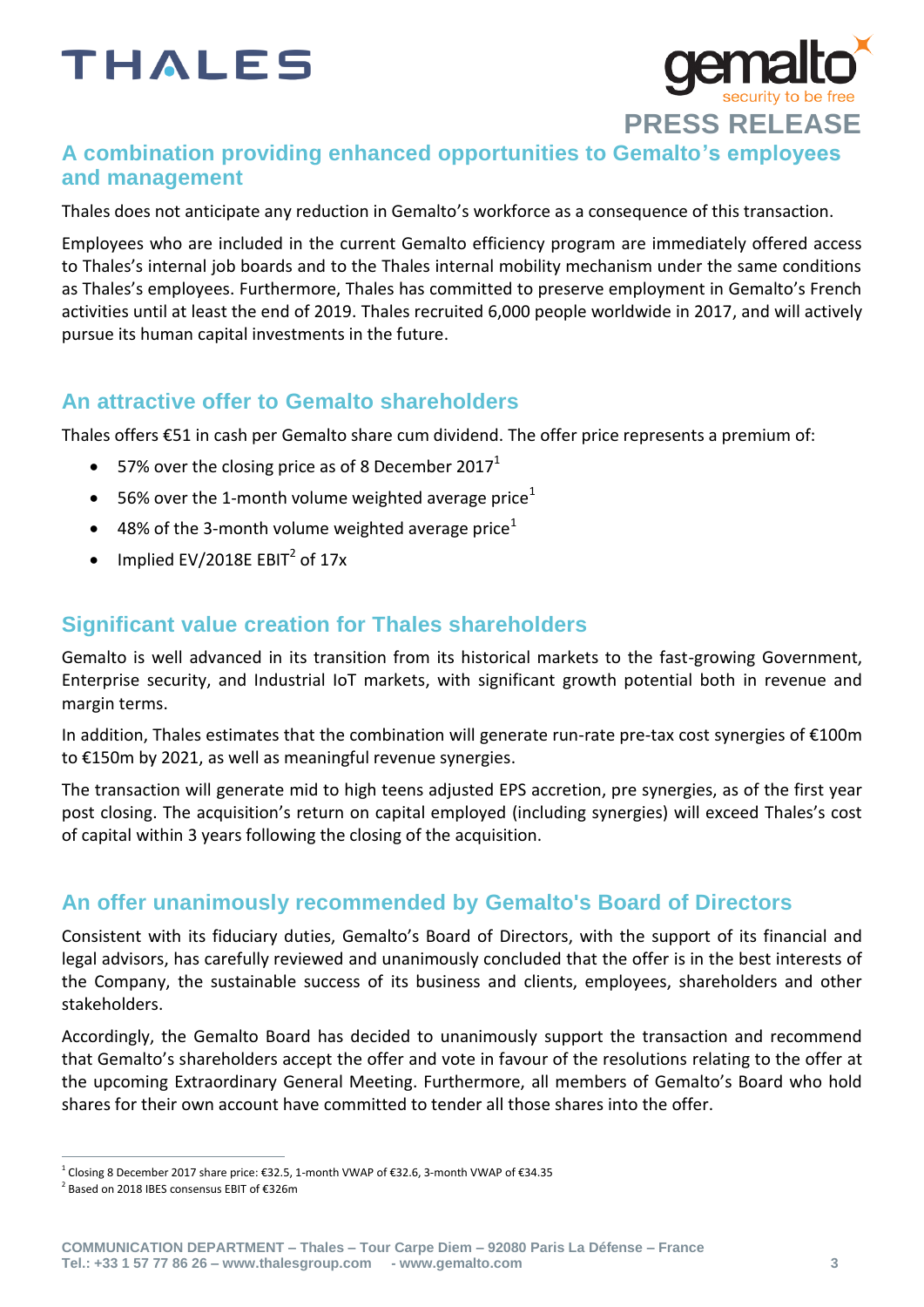



On 16 December 2017, Deutsche Bank and J.P. Morgan Securities plc issued fairness opinions relating to the offer to Gemalto's Board of Directors.

## **Fully secured transaction financing**

Thales will be able to finance the offer through its available cash resources and through new debt arrangements. In connection with the offer, Thales has secured a €4.0 billion fully committed credit agreement.

## **Solid combined balance sheet**

Following the transaction, Thales will maintain a solid investment grade rating, based on continued disciplined capital allocation.

In this context, Thales's dividend policy will remain unchanged.

### **Other non-financial covenants**

In addition to the arrangements agreed with regard to strategy, R&D, and Gemalto employees described above, Thales and Gemalto have agreed on certain non-financial covenants with regard to the location of the Gemalto headquarters, continuation of the Gemalto brand, financing strategy and CSR matters. In general, these non-financial covenants (including with respect to strategy, R&D and employees) will continue to apply for two years after closing of the offer. Any material deviation from the non-financial covenants will require the affirmative vote of two independent directors who will remain on the Gemalto Board for the duration of the non-financial covenants. These independent directors will particularly monitor that appropriate consideration will be given to the interests of Gemalto minority shareholders and all other stakeholders' and relevant employee representation bodies' information and/or consultation requirements.

To facilitate the integration of the Gemalto Group within Thales, an Integration Committee will be established that is composed of senior representatives of both Thales and Gemalto. The Integration Committee will determine an integration plan, monitor its implementation and do all things necessary to assist and facilitate the integration.

## **Offer Conditions**

The commencement of the offer, and if and when made, the consummation of the offer is subject to the satisfaction or waiver of conditions that are customary for transactions of this kind, including:

- a. minimum acceptance level of at least 67% of Gemalto shares;
- b. no material adverse effect having occurred and is continuing;
- c. no material breach of the Merger Agreement having occurred; and
- d. no Superior Offer having been made or agreed upon.

Thales and Gemalto may terminate the Merger Agreement if a third-party offeror makes an offer which, in the opinion of the Gemalto Board, taking into account certainty, timing, financing, strategic fit, consequences for employees and other non-financial aspects of Thales's offer, is substantially more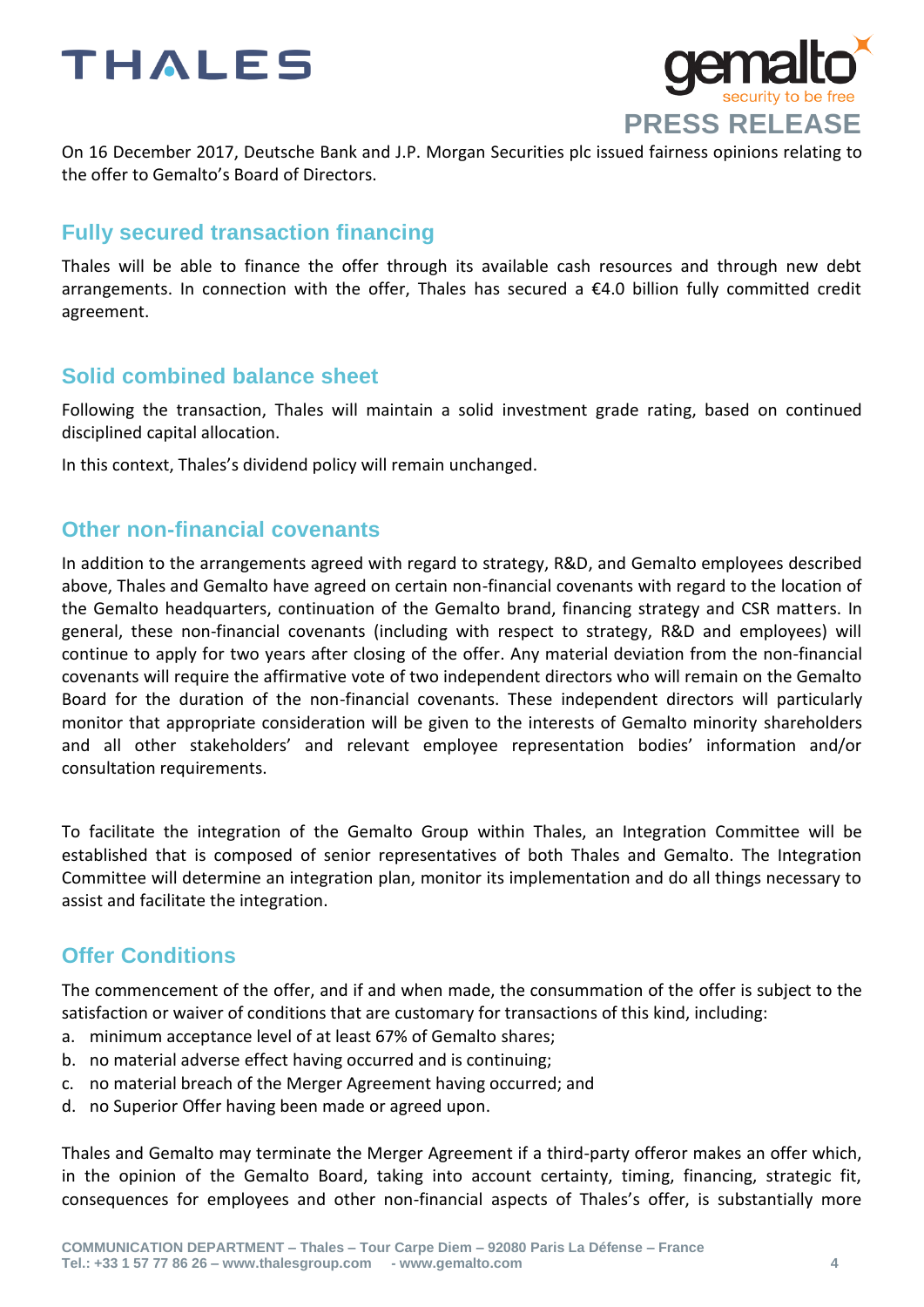

beneficial than Thales's offer and exceeds the offer price by 9% at least (a "Superior Offer").

In the event of a Superior Offer, Gemalto shall give Thales the opportunity to match such offer, in which case the Merger Agreement may not be terminated by Gemalto. Gemalto has agreed in the Merger Agreement to customary non-solicitation undertakings.

On termination of the Merger Agreement by Thales on account of a material breach by Gemalto or in the event of a third-party offer at a higher price, Gemalto will pay a termination fee of €60m to Thales.

In addition, taking into account the interests of Gemalto, the sustainable success of its business and clients, employees, shareholders and other stakeholders, in order to secure the benefits of the transaction, Gemalto has agreed to issue contingent rights. In the event that a competing offer at a price that is less than 109% of the offer price is declared unconditional, these contingent rights will be issued for no consideration to all Gemalto shareholders and will entitle them to receive additional Gemalto shares.

On the date such a competing offer is declared unconditional, all Gemalto shareholders will acquire contingent rights which will entitle them to receive additional shares within three months after that date. The value of all the shares issued pursuant to the contingent rights will be equal to the difference between (i) the value of an offer made at a price of 109% of the offer price and (ii) the consideration offered in the competing offer.

In the event that a competing offer exceeds 109% of the offer price, the contingent rights will be automatically cancelled.

## **Indicative timetable**

The transaction is expected to close shortly after Thales has secured all customary regulatory approvals and clearances, which is expected for the second half of 2018. Thales's and Gemalto's works councils will be informed shortly.

## **Offer memorandum and general meeting of shareholders**

Thales intends to submit a request for approval of its offer memorandum to the AFM within four weeks and to publish the offer memorandum shortly after approval by the AFM.

Gemalto will hold an Extraordinary General Meeting prior to the closing of the offer period to inform its shareholders about the offer and to adopt certain technical resolutions that are conditional on the consummation of the offer.

## **Transaction advisors**

In connection with the transaction, Thales's financial advisors are Lazard, Messier Maris & Associés and Société Générale, and its legal counsel are Cleary Gottlieb Steen & Hamilton LLP and NautaDutilh N.V.

On behalf of Gemalto, Deutsche Bank and J.P. Morgan are acting as financial advisors and Allen & Overy LLP and Darrois Villey Maillot Brochier are acting as legal counsel.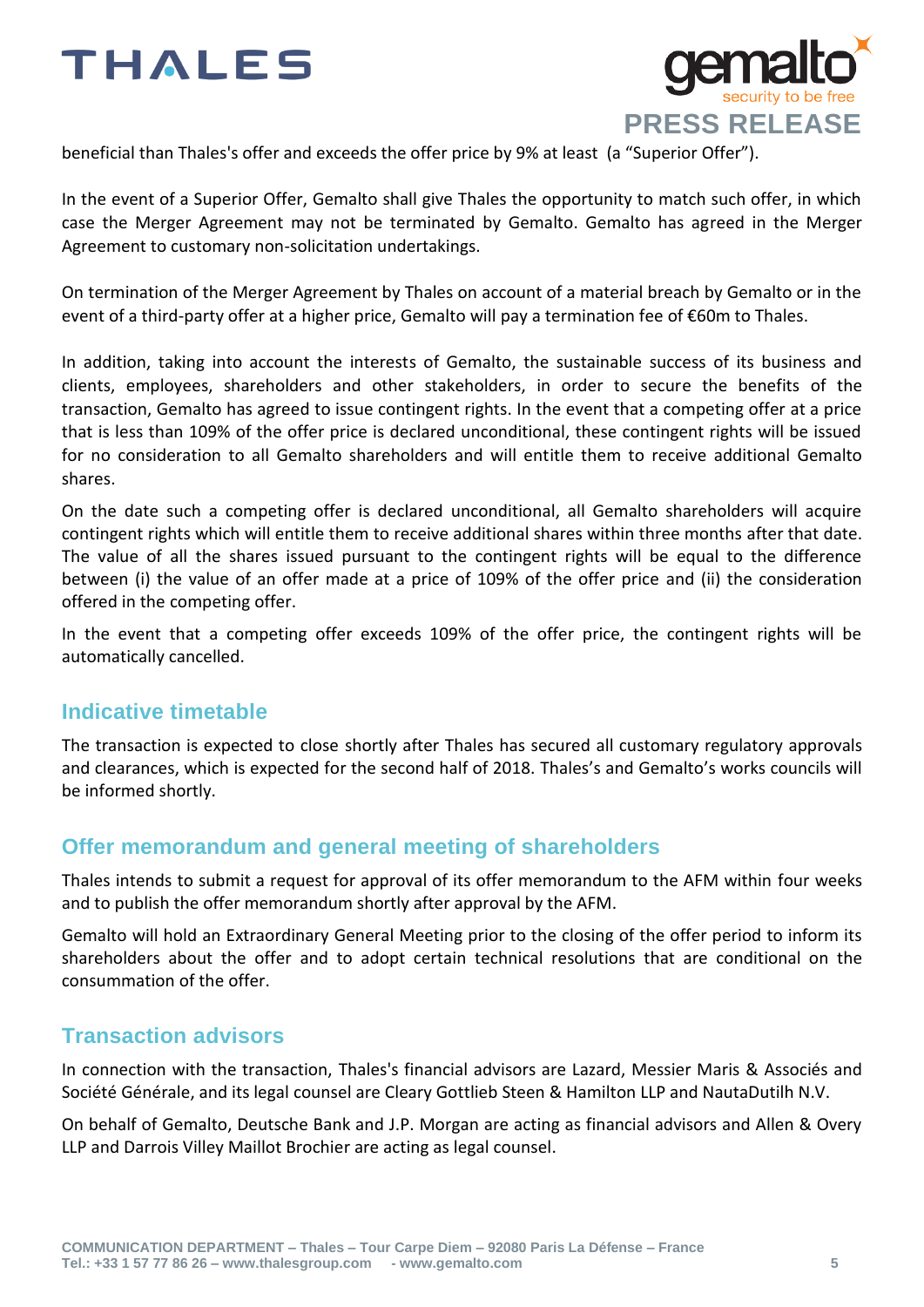



## **Conference call**

Thales and Gemalto will hold separate conference calls in English on **Monday, 18 December 2017** at **8:30 am (CET)**, in order to comment on the proposed transaction and answer questions from the financial community.

It will be also possible to follow these conference calls through a webcast. A digital replay will be available a few hours after the end of the conference calls.

The dial-in numbers and webcast links will be communicated later.

This press release may contain forward-looking statements. Such forward-looking statements represent trends or objectives, and cannot be construed as constituting forecasts regarding the Company's results or any other performance indicator. Actual results may differ significantly from the forward-looking statements due to various risks and uncertainties, as described in the Company's Registration Document, which has been filed with the French financial markets authority (*Autorité des marchés financiers* — AMF).

\*\*\*\*

This is a joint press release by Thales and Gemalto, pursuant to the provisions of Section 5 Paragraph 1 and 7 paragraph 4 of the Decree on Public Takeover Bids (Besluit openbare biedingen Wft) in connection with the intended public offer by Thales for all the issued and outstanding ordinary shares in the capital of Gemalto. This announcement does not constitute an offer, or any solicitation of any offer, to buy or subscribe for any securities in Gemalto. Any offer will be made only by means of an offer memorandum.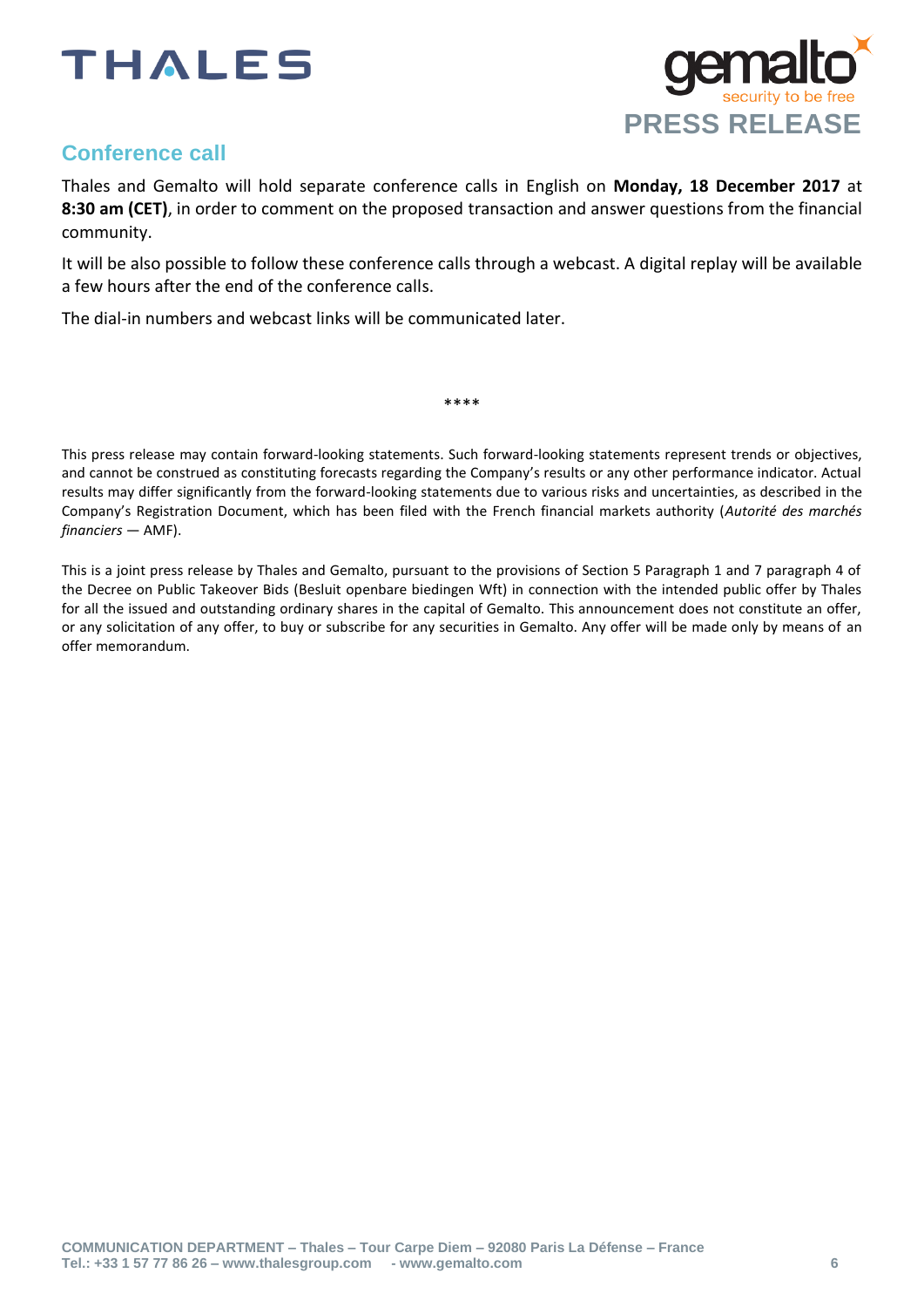

### **About Thales**

Thales is a global technology leader for the Aerospace, Transport, Defence & Security markets. Thanks to its 64,000 employees in 56 countries, Thales recorded sales of €14.9 billion in 2016. With over 23,000 engineers and researchers, Thales has a unique capability to design and deploy equipment, systems and services to meet the most complex security requirements. Its unique international footprint allows it to work closely with its customers all over the world.

#### **[www.thalesgroup.com](http://www.thalesgroup.com/)**

#### **Contacts** *COThalesPress*

**Thales, Media Relations** Cédric Leurquin +33 1 57 77 86 26 [cedric.leurquin@thalesgroup.com](mailto:pressroom@thalesgroup.com)

#### **Thales, Investor Relations** Bertrand Delcaire

+33 1 57 77 89 02 [ir@thalesgroup.com](mailto:ir@thalesgroup.com)

#### **About Gemalto**

Gemalto is the global leader in digital security, with 2016 annual revenues of €3.1 billion and customers in over 180 countries. We bring trust to an increasingly connected world.

From secure software to biometrics and encryption, our technologies and services enable businesses and governments to authenticate identities and protect data so they stay safe and enable services in personal devices, connected objects, the cloud and in between.

Gemalto's solutions are at the heart of modern life, from payment to enterprise security and the internet of things. We authenticate people, transactions and objects, encrypt data and create value for software – enabling our clients to deliver secure digital services for billions of individuals and things.

Our 15,000 employees operate out of 112 offices, 43 personalization and data centers, and 30 research and software development centers located in 48 countries.

#### **[www.gemalto.com](http://www.gemalto.com/)**

#### **Gemalto, Media Relations**

Isabelle Marand M.: +33 6 1489 1817 [isabelle.marand@gemalto.com](mailto:isabelle.marand@gemalto.com)

#### **Gemalto, Media Relations Agency**

Frans van der Grint T: +31 629044053 [Frans.vanderGrint@hkstrategies.com](mailto:Frans.vanderGrint@hkstrategies.com)

Arien Stuijt T: +31 621531233 [arien.stuijt@hkstrategies.com](mailto:arien.stuijt@hkstrategies.com)

#### **Gemalto, Investor Relations**

Jean-Claude Deturche M.: +33 6 2399 2141 [jean-claude.deturche@gemalto.com](mailto:jean-claude.deturche@gemalto.com)

Sébastien Liagre M.: +33 6 1751 4467 [sebastien.liagre@gemalto.com](mailto:sebastien.liagre@gemalto.com)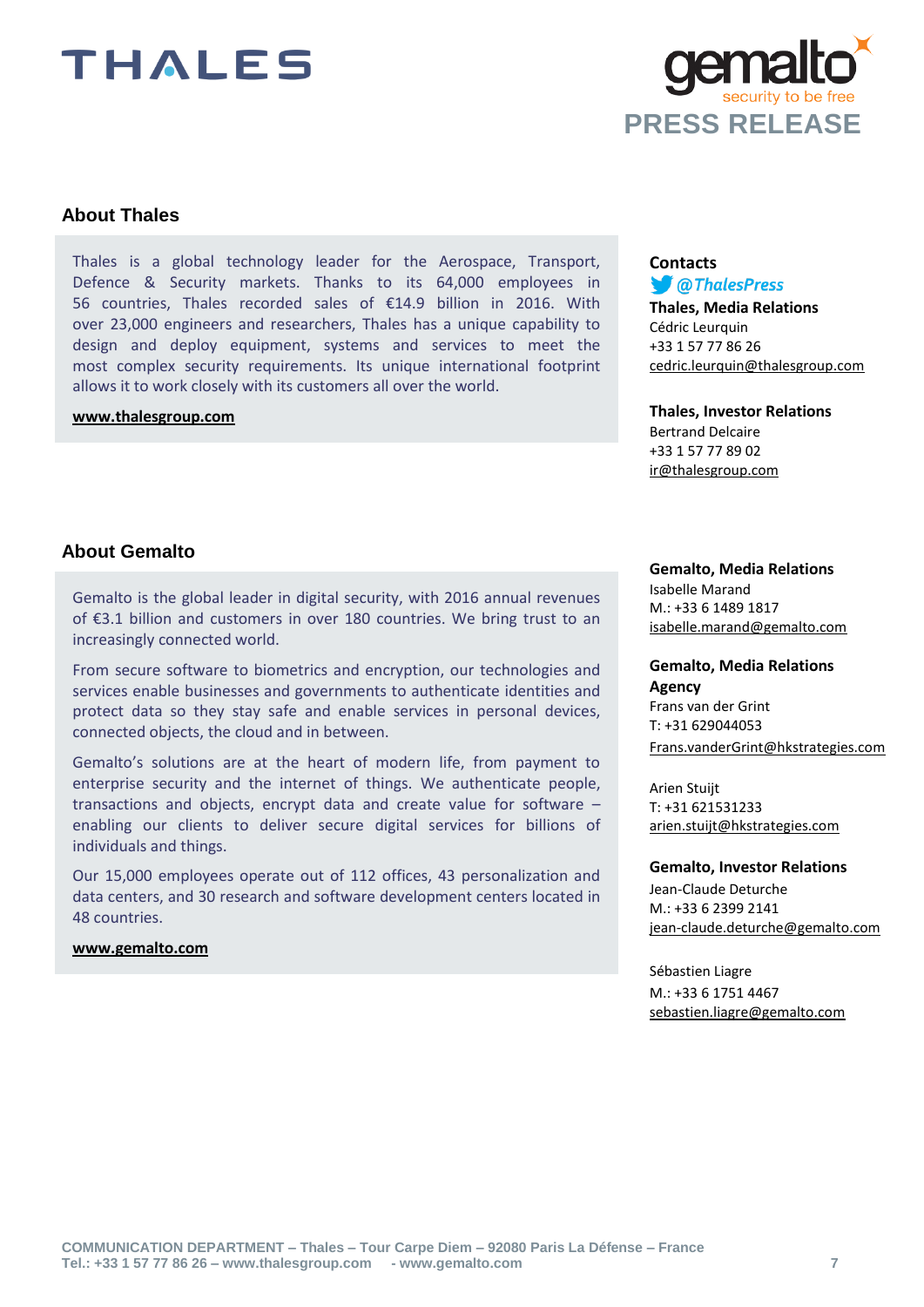

#### **Notice to U.S. holders of Gemalto Shares**

The Offer will be made for the securities of Gemalto, a public limited liability company incorporated under Dutch Law, and is subject to Dutch disclosure and procedural requirements, which are different from those of the United States of America. The Offer will be made in the United States of America in compliance with Section 14(e) of the U.S. Securities Exchange Act of 1934, as amended (the "**U.S. Exchange Act**"), and the applicable rules and regulations promulgated thereunder, including Regulation 14E (subject to any exemptions or relief therefrom, if applicable) and otherwise in accordance with the requirements of Dutch law. Accordingly, the Offer will be subject to disclosure and other procedural requirements, including with respect to the Offer timetable, settlement procedures, withdrawal, waiver of conditions and timing of payments that are different from those applicable under U.S. domestic tender offer procedures and laws.

The receipt of cash pursuant to the Offer by a U.S. holder of Gemalto Shares may be a taxable transaction for U.S. federal income tax purposes and under applicable state and local, as well as foreign and other tax laws. Each holder of Gemalto shares is urged to consult his independent professional advisor immediately regarding the tax consequences of accepting the Offer.

To the extent permissible under applicable laws and regulations, including Rule 14e-5 under the U.S. Exchange Act, and in accordance with normal Dutch practice, Thales and its affiliates or its broker and its broker's affiliates (acting as agents or on behalf of Thales or its affiliates, as applicable) may from time to time after the date hereof, and other than pursuant to the Offer, directly or indirectly purchase, or arrange to purchase Shares or any securities that are convertible into, exchangeable for or exercisable for such Shares. These purchases may occur either in the open market at prevailing prices or in private transactions at negotiated prices. In no event will any such purchases be made for a price per Share that is greater than the Offer Price. To the extent information about such purchases or arrangements to purchase is made public in The Netherlands, such information will be disclosed by means of a press release or other means reasonably calculated to inform U.S. shareholders of Gemalto of such information. No purchases will be made outside of the Offer in the United States of America by or on behalf of the Thales or its affiliates. In addition, the financial advisors to Thales may also engage in ordinary course trading activities in securities of Gemalto, which may include purchases or arrangements to purchase such securities. To the extent required in The Netherlands, any information about such purchases will be announced by press release in accordance with Article 13 of the Decree and posted on the website of the Offeror at [www.thalesgroup.com.](http://www.thalesgroup.com/)